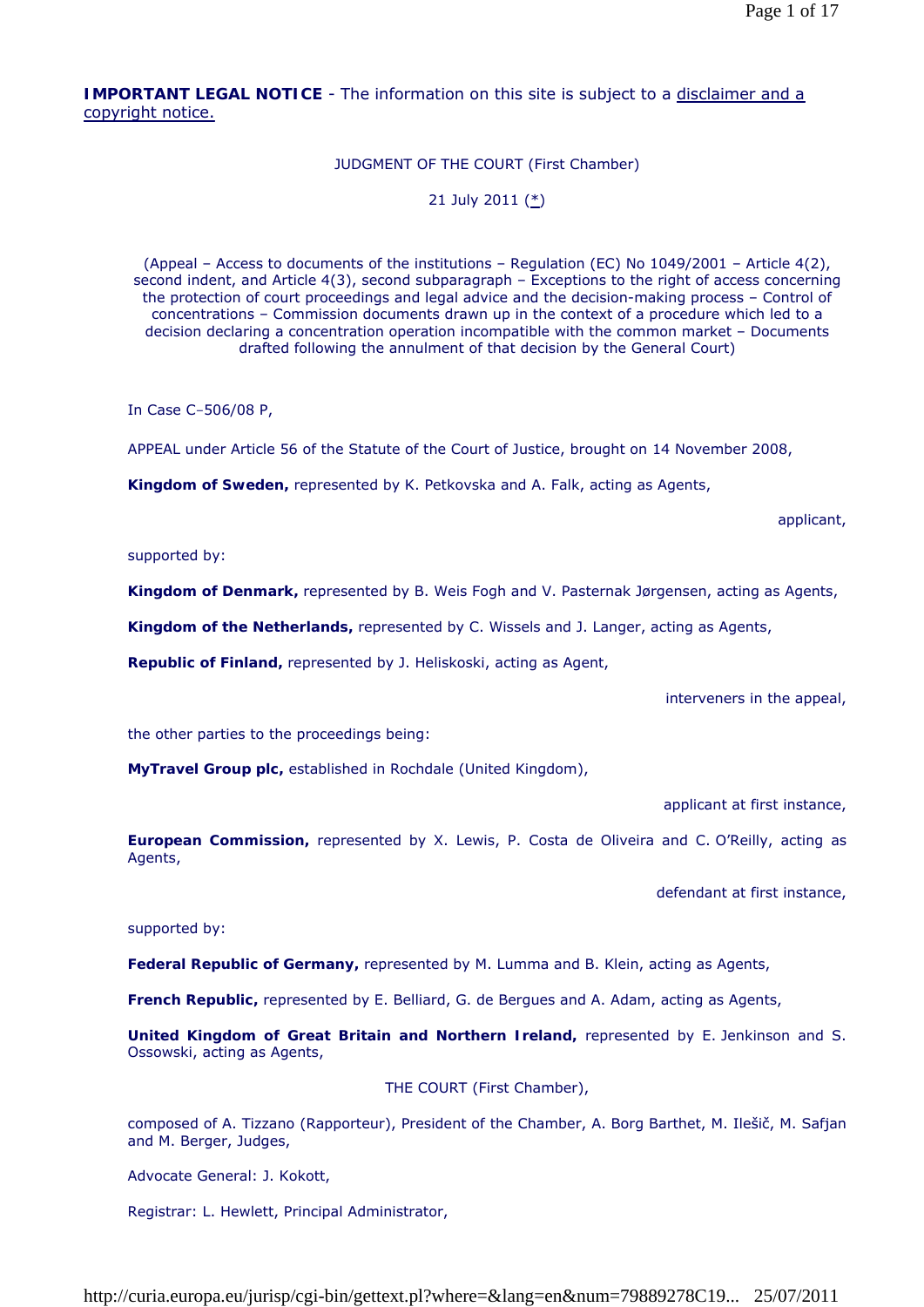having regard to the written procedure and further to the hearing on 7 October 2010,

after hearing the Opinion of the Advocate General at the sitting on 3 March 2011,

gives the following

# **Judgment**

1 By its appeal, the Kingdom of Sweden seeks to have set aside the judgment of the Court of First Instance of the European Communities (now 'the General Court') of 9 September 2008 in Case T-403/05 *MyTravel* v *Commission* [2008] ECR II-2027 ('the judgment under appeal'), whereby the General Court dismissed the action brought by MyTravel Group plc ('MyTravel') against Commission Decision D(2005) 8461 of 5 September 2005 ('the first contested decision') and Commission Decision D(2005) 9763 of 12 October 2005 ('the second contested decision'), partially rejecting MyTravel's request for access to certain preparatory documents of the Commission concerning the control of concentrations (hereinafter collectively referred to as 'the contested decisions').

# **Legal context**

- 2 Recitals 2, 4 and 11 of Regulation (EC) No 1049/2001 of the European Parliament and of the Council of 30 May 2001 regarding public access to European Parliament, Council and Commission documents (OJ 2001 L 145, p. 43), read as follows:
	- '(2) Openness enables citizens to participate more closely in the decision-making process and guarantees that the administration enjoys greater legitimacy and is more effective and more accountable to the citizen in a democratic system. Openness contributes to strengthening the principles of democracy and respect for fundamental rights as laid down in Article 6 of the EU Treaty and in the Charter of Fundamental Rights of the European Union.
	- …
	- (4) The purpose of this Regulation is to give the fullest possible effect to the right of public access to documents and to lay down the general principles and limits on such access in accordance with Article 255(2) of the EC Treaty.

…

- (11) In principle, all documents of the institutions should be accessible to the public. However, certain public and private interests should be protected by way of exceptions. The institutions should be entitled to protect their internal consultations and deliberations where necessary to safeguard their ability to carry out their tasks. In assessing the exceptions, the institutions should take account of the principles in Community legislation concerning the protection of personal data, in all areas of Union activities.'
- 3 Article 1 of that regulation provides:

'The purpose of this Regulation is:

- (a) to define the principles, conditions and limits on grounds of public or private interest governing the right of access to European Parliament, Council and Commission (hereinafter referred to as "the institutions") documents provided for in Article 255 of the EC Treaty in such a way as to ensure the widest possible access to documents,
- (b) to establish rules ensuring the easiest possible exercise of this right, and
- (c) to promote good administrative practice on access to documents.'
- 4 According to Article 2(1) and (3) of the same regulation:

'1. Any citizen of the Union, and any natural or legal person residing or having its registered office in a Member State, has a right of access to documents of the institutions, subject to the principles,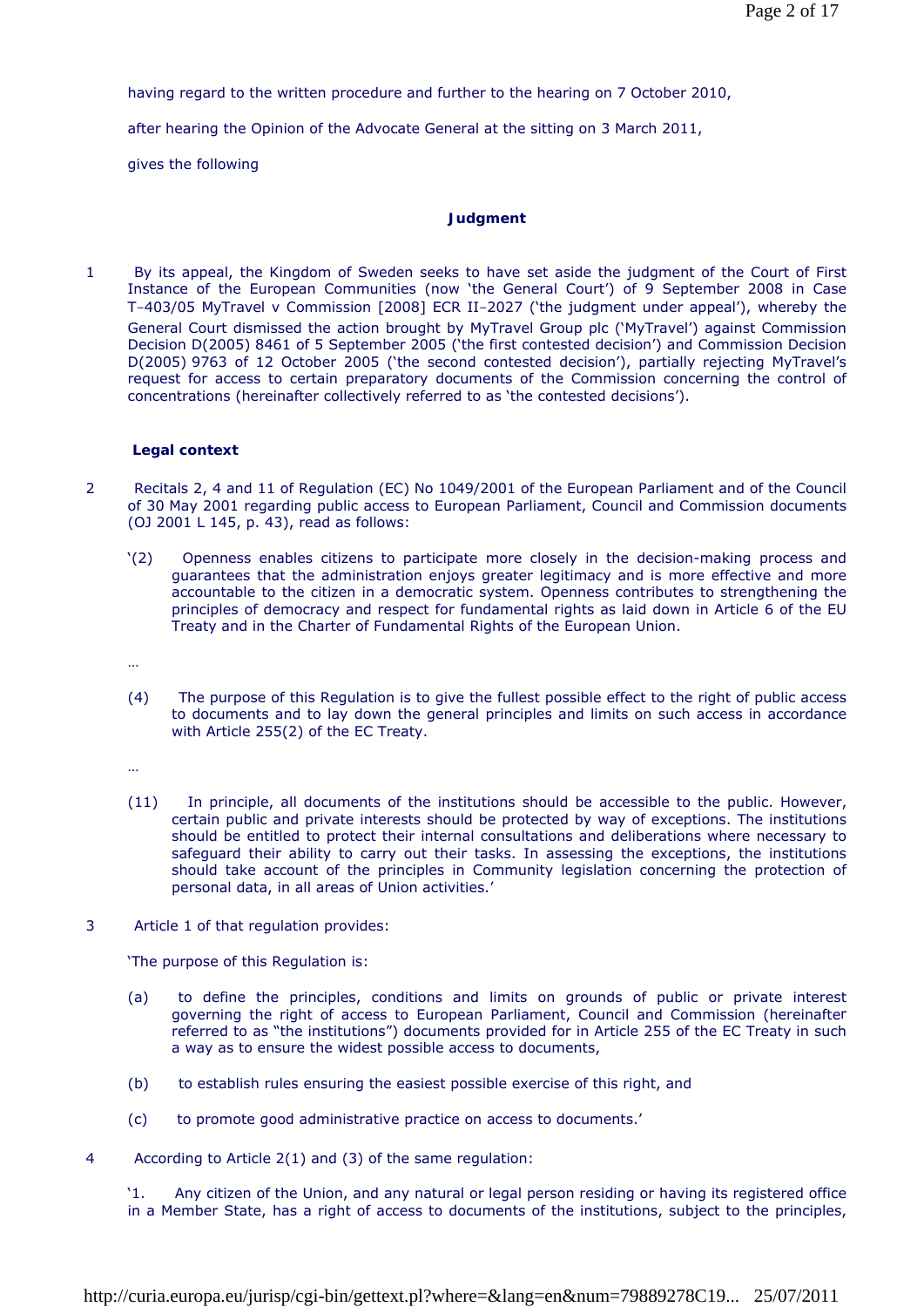conditions and limits defined in this Regulation.

...

3. This Regulation shall apply to all documents held by an institution, that is to say, documents drawn up or received by it and in its possession, in all areas of activity of the European Union.'

5 Article 4(2), (3) and (6) of Regulation No 1049/2001 provide:

'2. The institutions shall refuse access to a document where disclosure would undermine the protection of:

– …

- ... court proceedings and legal advice,
- the purpose of inspections, investigations and audits,

unless there is an overriding public interest in disclosure.

3. Access to a document, drawn up by an institution for internal use or received by an institution, which relates to a matter where the decision has not been taken by the institution, shall be refused if disclosure of the document would seriously undermine the institution's decision-making process, unless there is an overriding public interest in disclosure.

Access to a document containing opinions for internal use as part of deliberations and preliminary consultations within the institution concerned shall be refused even after the decision has been taken if disclosure of the document would seriously undermine the institution's decision-making process, unless there is an overriding public interest in disclosure.

…

6. If only parts of the requested document are covered by any of the exceptions, the remaining parts of the document shall be released.'

6 According to Article 7(2) of that regulation:

'In the event of a total or partial refusal, the applicant may, within 15 working days of receiving the institution's reply, make a confirmatory application asking the institution to reconsider its position.'

#### **Background to the dispute**

- 7 By judgment of 6 June 2002 in Case T-342/99 *Airtours* v *Commission* [2002] ECR II-2585, the General Court annulled Commission Decision 2000/276/EC of 22 September 1999 declaring a concentration to be incompatible with the common market and the EEA Agreement (Case IV/M.1524 – Airtours/First Choice) (OJ 2000 L 93, p. 1; 'the Airtours decision'). That decision concerned the concentration operation between the British tour operator Airtours plc, which subsequently became MyTravel, and its competitor First Choice plc ('First Choice').
- 8 Following the *Airtours* v *Commission* judgment, the Commission established a working group comprising officials of the Directorate-General for Competition ('DG Competition') and the legal service in order to consider whether it was appropriate to bring an appeal against that judgment and to assess the implications of that judgment for the procedures for the control of concentrations or in other areas. The report of the working group was presented to the Member of the Commission responsible for competition on 25 July 2002, that is to say, prior to the expiry of the period allowed for bringing an appeal.
- 9 By letter of 23 May 2005, MyTravel made a request to the Commission, pursuant to Regulation No 1049/2001, for access to the report, to the documents relating to its preparation ('the working papers') and the documents contained in the file relating to the Airtours/First Choice case on which the report was based or which were referred to in it ('the other internal documents').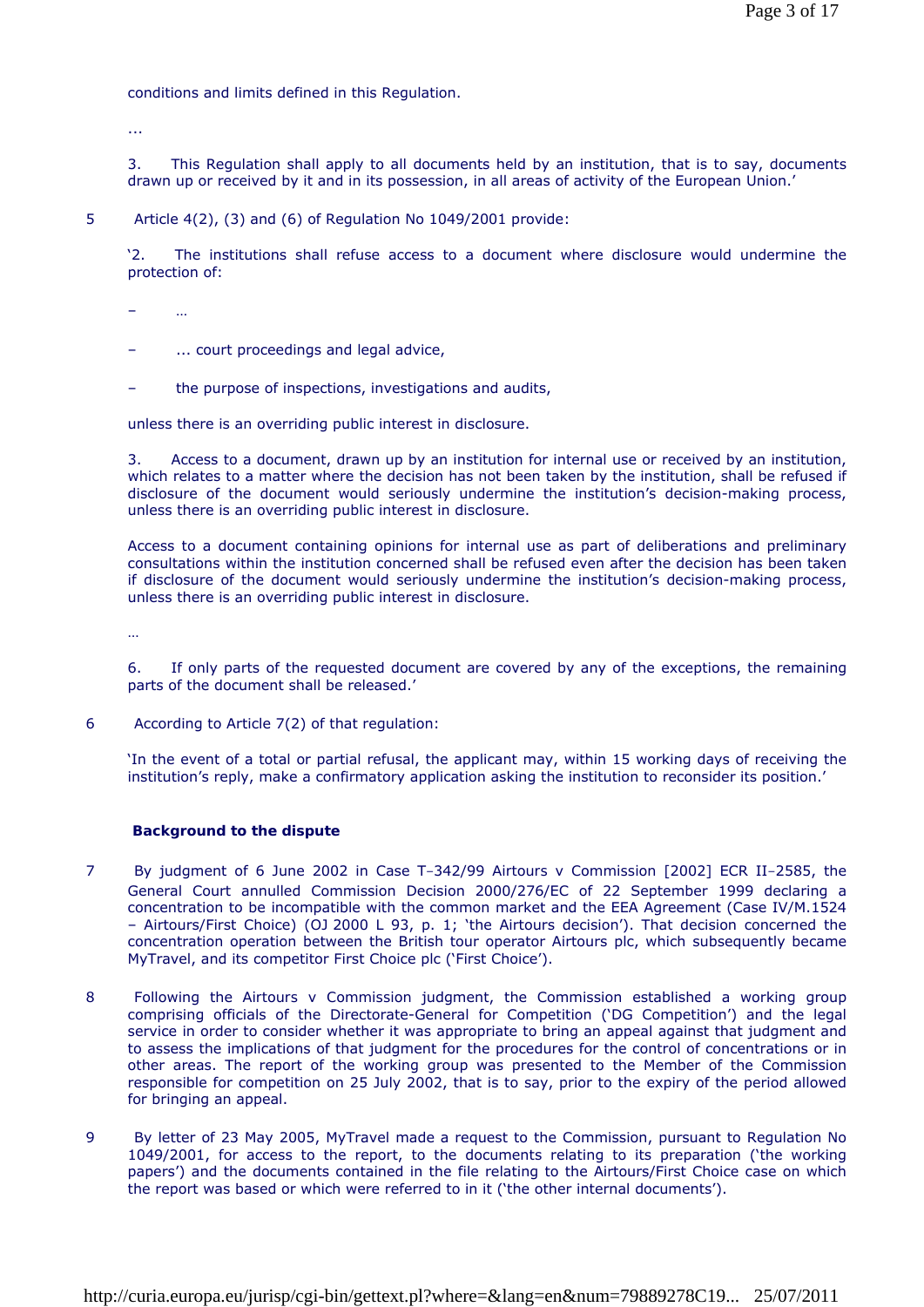- 10 In view of the number of documents requested, MyTravel and the Commission agreed that the latter would give separate treatment to, on the one hand, the report and working papers and, on the other, the remaining internal documents.
- 11 The Commission having initially refused, at least partially, access to all those documents by two letters of 12 July and 1 August 2005, MyTravel brought two confirmatory applications, pursuant to Article 7(2) of Regulation No 1049/2001, to which the Commission replied by adopting the contested decisions.
- 12 By the first contested decision, the Commission refused in particular to communicate to MyTravel the report and the working papers, taking the view, first, that the latter were covered by at least one of the exceptions to the right of access set out in Article 4(2), second and third indents, and Article 4 (3), second subparagraph, of Regulation No 1049/2001, concerning, respectively, the protection of court proceedings and legal advice, the purpose of inspections, investigations and the decisionmaking process, and, secondly, that there was no overriding public interest in disclosure.
- 13 By the second contested decision, the Commission similarly refused access to some of the remaining internal documents. It took the view that the exceptions set out in Article 4(2), third indent, and Article 4(3), second subparagraph, of that regulation, concerning protection of the purpose of inspections, investigations and of the decision-making process, applied in particular to:
	- the notes from the Director General of DG Competition to the Member of the Commission responsible for competition ('the notes to the Commissioner');
	- five notes from DG Competition to other Commission services, including the legal service, which supplied and asked for the advice of the addressees on certain draft texts ('the notes to the other services'), and
	- the notes from other Commission services supplied in reply to the five notes from DG Competition referred to above, setting out the views of the services concerned of the draft texts ('the notes in reply from the services other than the legal service').
- 14 As regards the five notes from the legal service in reply to the five notes from DG Competition referred to above ('the notes in reply from the legal service'), the Commission invoked in support of its refusal of access the second indent of Article 4(2) of Regulation No 1049/2001, concerning the protection of court proceedings and legal advice.
- 15 In addition, the Commission referred to the special situation of certain internal documents, to which partial or total access was refused. These included, in particular, the report of the Hearing Officer, a note from DG Competition to the Advisory Committee, and a note to file on a site visit to First Choice.
- 16 Finally, the Commission emphasised that MyTravel had not submitted any argument capable of establishing an overriding public interest to justify the documents to which access was sought being disclosed in any event.

# **The judgment under appeal**

- 17 On 15 November 2005, MyTravel brought an action for annulment of the contested decisions.
- 18 In support of its action, MyTravel relied on a series of pleas designed to show that, by the contested decisions, the Commission had made an erroneous assessment of the second and third indents of Article 4(2) and the second subparagraph of Article 4(3) of Regulation No 1049/2001, concerning the exceptions to the right of access for protecting court proceedings and legal advice, inspections, investigations and audits, and the decision-making process.

 *The exception for protecting the decision-making process* 

- 19 The General Court first verified whether, in the contested decisions, the Commission had properly applied the exception concerning the protection of the decision-making process, contained in the second subparagraph of Article 4(3) of Regulation No 1049/2001.
- 20 Concerning the report, after finding, in paragraphs 42 to 46 of the judgment under appeal that this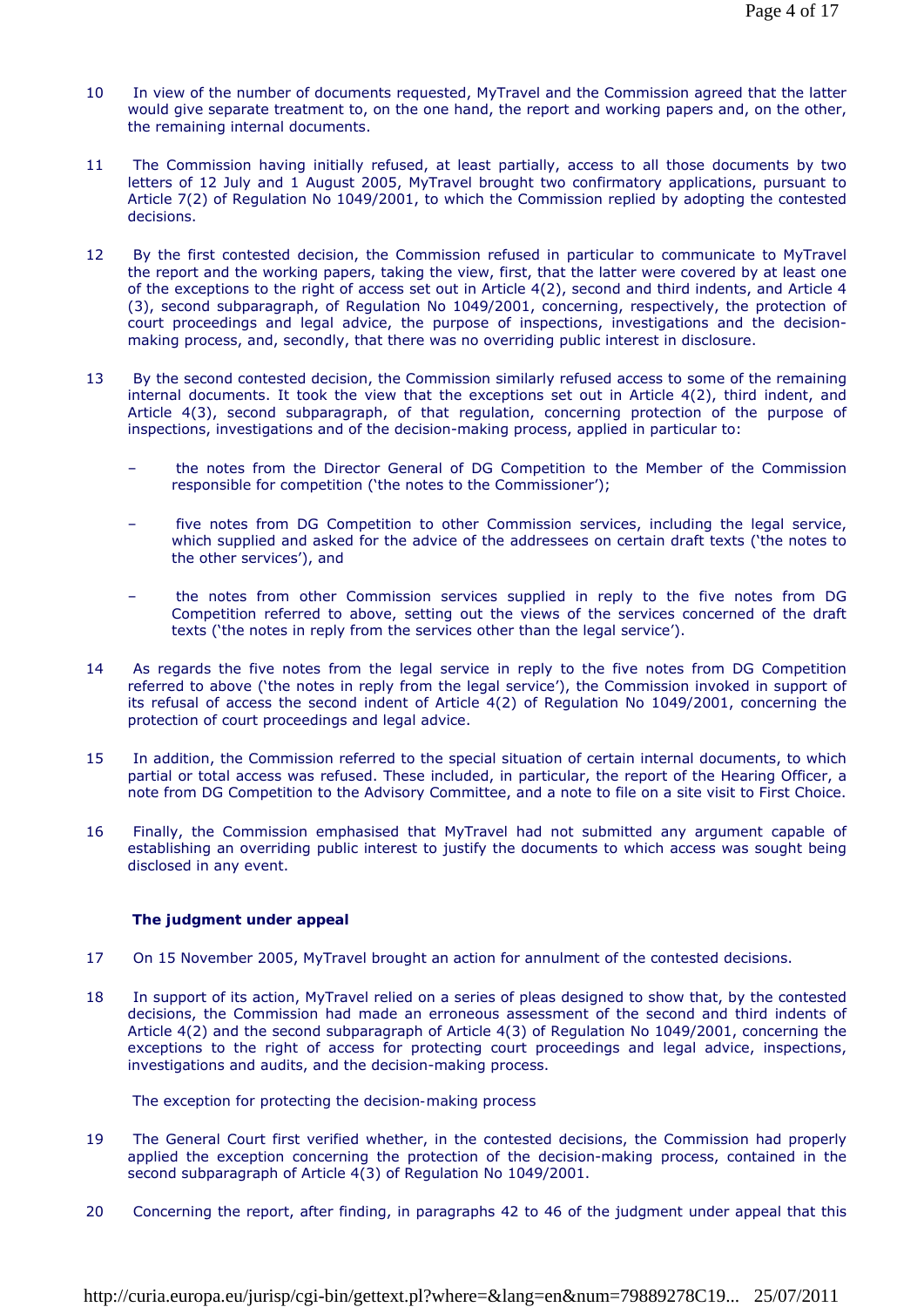- was a document which was capable of falling within the scope of that exception, and that the latter could be invoked 'even after the decision has been taken', the Court noted, in paragraph 47 of the judgment, that the Commission had taken the view that disclosure of the report would have posed a serious threat to its decision-making process, as the freedom of its authors to express their views would have been called into question.
- 21 The General Court further held, in paragraphs 48 to 53 of the judgment, that the report fell within the purely administrative functions of the Commission. The interest of the public in obtaining access to a document pursuant to the principle of transparency did not carry the same weight in the case of a document drawn up in an administrative procedure as in the case of a document relating to a procedure in which the Community institution acts in its capacity as legislator.
- 22 Disclosure of the report would thus carry the risk that the possibly critical opinions of Commission officials might be made public, and that the content of the report could be compared with the decisions ultimately taken. Furthermore, the authors might be led to practise self-censorship and to cease putting forward any views that might involve the addressee of the report being exposed to risk. That would risk seriously undermining the decision-making freedom of the Commission, whose Members must, in the general interest of the Union, be completely independent in the performance of their duties. Similarly, the Commission could no longer benefit from the frankly-expressed and complete views required of its agents and officials.
- 23 The General Court further held, in paragraph 54 of the judgment under appeal, that the risk of the decision-making process being seriously undermined was reasonably foreseeable and not purely hypothetical. It appeared probable that the Member of the Commission responsible for competition would be induced to cease making requests for the written, and potentially critical, views of his advisers, if documents such as that in question were to be disclosed.
- 24 With regard to the working papers, the General Court held, in paragraph 59 of the judgment, that, since the report was protected under the second subparagraph of Article 4(3) of Regulation No 1049/2001, the documents which enabled it to be produced and which comprised preparatory assessments or provisional conclusions for internal use also came within that exception.
- 25 With regard to the remaining internal documents, namely the notes to the Commissioner, the notes to the other services and the notes in reply from the services other than the legal service, the General Court held, in paragraphs 94 to 100 of the judgment under appeal, that the Commission was right to submit that the partial or total disclosure of those various documents would reduce the ability of its services to express their point of view and risked seriously undermining its decision-making process in the field of the control of concentrations.
- 26 Those preparatory documents might indicate the opinions, the doubts or the changes of mind of the Commission services, which – at the end of the decision-making process in question – may no longer appear in the final versions of the decisions. Moreover, disclosure of those documents would mean that their authors would take that risk of disclosure into account in the future, to the point where they might be led to practise self-censorship and to cease putting forward any views that might involve the addressee of the document in question being exposed to risk.
- 27 The General Court further took the view that the Commission assessed the risk of a serious undermining of the decision-making process in an individual and specific way, particularly where it considered that disclosure of the documents risked undermining its assessment of similar concentrations which might arise between the parties concerned or in the same sector.
- 28 Finally, the General Court held, in paragraph 100 of the judgment under appeal, that the risk of the decision-making process being seriously undermined in the event of those documents being disclosed was reasonably foreseeable and not purely hypothetical. It was reasonable to believe that such documents could be used, even though they did not necessarily represent the Commission's definitive position, to influence the position of its services in the examination of similar cases involving the same sector of activities or the same economic concepts.
- 29 With regard to the report of the Hearing Officer, the General Court took the view, in paragraphs 104 to 106 of the judgment under appeal, that, in the same way as with the remaining internal documents, the Commission could refuse access to them given that, since that report contained the opinions of the Hearing Officer on the substance and the procedural aspects of the concentration operation at issue, its disclosure would be likely to imperil the latter's freedom to express his views. That would seriously undermine the Commission's decision-making process in the area of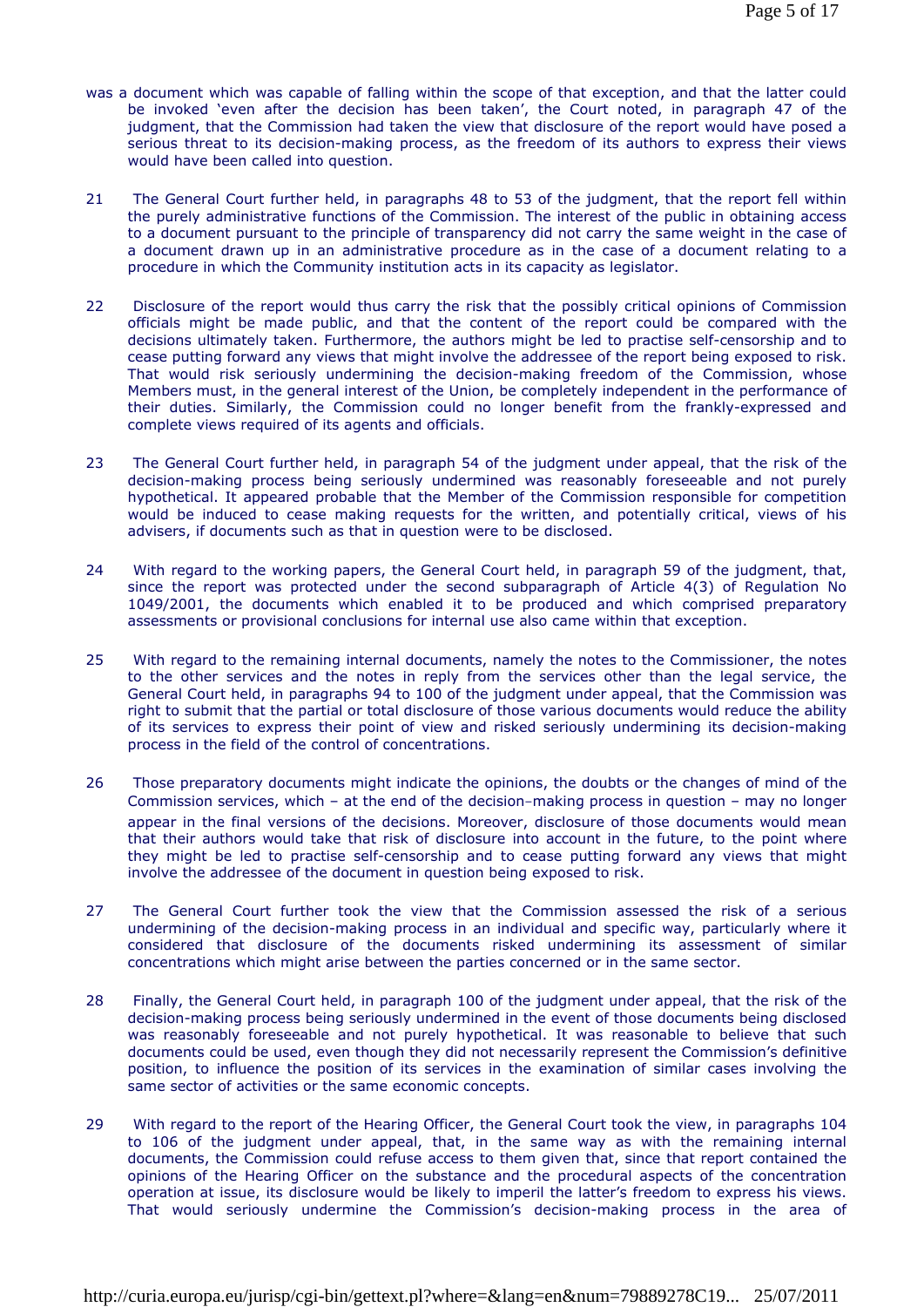concentrations, since it could no longer rely in the future on the frankly-expressed and complete opinions of hearing officers.

- 30 Regarding the note from DG Competition to the Advisory Committee, the General Court held that its disclosure would seriously undermine the decision-making process of the Commission, since consultation with the Advisory Committee also forms part of the internal decision-making process in the control of concentrations. Even though the Advisory Committee is composed of representatives of the Member States, and is therefore separate from the Commission for that reason, the fact that the latter is obliged to transmit internal documents to that committee in order that the committee may reach a view permits the inference that the note in question remains an internal Commission document.
- 31 The General Court also held that disclosure of the file note concerning a site visit to First Choice would seriously undermine the Commission's decision-making process because, for certain parties, that document reflected the views of the officials of DG Competition during the visit.
- 32 The General Court also ruled on the question whether, in this case, an overriding public interest, within the meaning of the last sentence of the second subparagraph of Regulation No 1049/2001, justified the documents in question being disclosed in any event. In that respect, it noted, in paragraph 61 of the judgment under appeal, that MyTravel had claimed that 'the need to understand what took place and what was done by the Commission, as well as the need to ensure the sound administration of justice' constituted overriding public interests justifying disclosure of the documents.
- 33 The General Court essentially took the view, in paragraphs 61 to 67 and 118 of the judgment under appeal, that those arguments did not allow the overriding public interest required by Regulation No 1049/2001 to be established to the requisite legal standard, or allow it to be ascertained whether, on setting that alleged overriding public interest against the interest in maintaining the confidentiality of the documents as regards the public under the exceptions to the right of access, the Commission ought to have reached the conclusion that those documents should none the less be disclosed. The Court further found that the private interest of MyTravel in obtaining the documents in question in order better to put forward its arguments in the context of the action which it had brought for compensation for the loss it had allegedly suffered by reason of the Commission's management and assessment of the operation which formed the subject-matter of the Airtours decision could not, as a purely private interest, be relevant to assessing the balance of public interests.
- 34 The General Court therefore concluded that the Commission had not made any error of assessment in taking the view that disclosure of the abovementioned documents would have seriously undermined its decision-making process and that there was no overriding public interest capable of justifying their disclosure nevertheless.

 *The exception concerning the protection of legal advice* 

- 35 Secondly, the General Court verified whether, in the second contested decision, the Commission had correctly applied to the notes in reply from the legal service the exception contained in the second indent of Article 4(2) of Regulation No 1049/2001.
- 36 In that regard, it took the view, in paragraphs 124 to 126 of the judgment under appeal, that disclosure of those notes would risk communicating to the public information on the state of internal discussions between DG Competition and the legal service on the lawfulness of the assessment of the compatibility of the Airtours/First Choice concentration with the common market. In such circumstances, the risk of undermining the protection of legal advice was not purely hypothetical, since disclosure of that advice would risk putting the Commission in the difficult position in which its legal service might find itself required to defend a position before the Court which was not the same as the position which it had argued for internally. Such a risk would be liable to have a considerable effect both on the freedom of the legal service to express its views and its ability effectively to defend the Commission's definitive position before the Community judicature, on an equal footing with the other legal representatives of the various parties to legal proceedings.
- 37 For the same reasons as those referred to in relation to the application of the exception for protecting the decision-making process, in paragraphs 32 and 33 of this judgment, the General Court took the view, in paragraph 129 of the judgment under appeal, that there was no overriding public interest in the disclosure of those notes within the meaning of the final part of the sentence in Article 4(2) of Regulation No 1049/2001.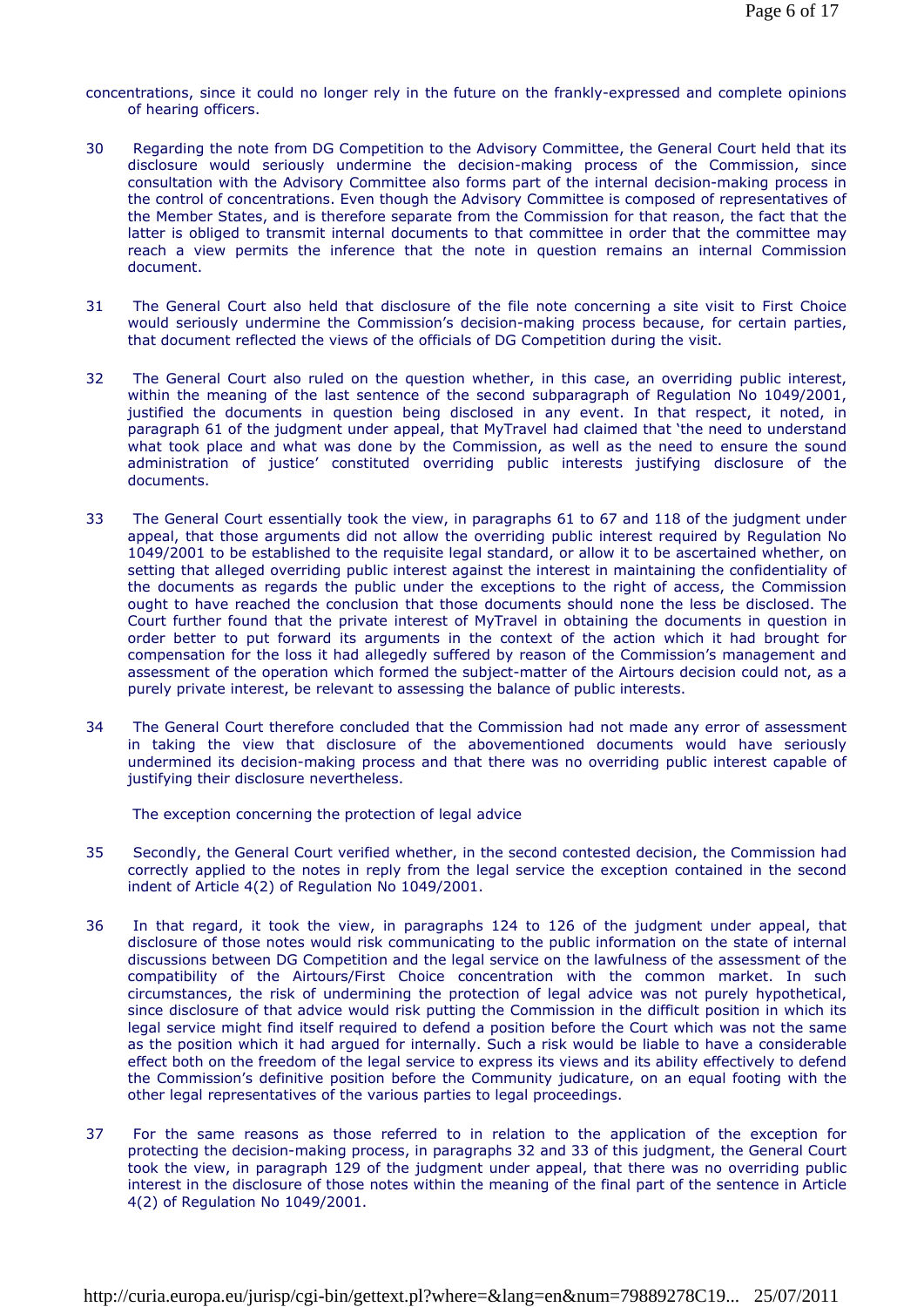### *The conclusions of the judgment under appeal*

- 38 Regarding the first contested decision, the General Court, in paragraphs 80 and 81 of the judgment under appeal, allowed the action of MyTravel only in relation to the part of that decision refusing access to one of the working papers, namely working paper 15, solely on the basis of the exception for protecting inspections, investigations and audits, contained in the third indent of Article 4(2) of Regulation No 1049/2001. That part of the judgment under appeal does not form part of the subjectmatter of this appeal.
- 39 As to the remainder, the General Court took the view, first, in paragraph 79 of the judgment under appeal, that, by the first contested decision, the Commission did not commit an error of assessment in refusing access to all the other documents it had been requested to communicate, on the basis of the second subparagraph of Article 4(3) of Regulation No 1049/2001.
- 40 Secondly, it held, in paragraph 130 of the judgment under appeal, that neither did the Commission commit any error of assessment in relying on the second subparagraph of Article 4(3) or the second indent of Article 4(2) of Regulation No 1049/2001 as a basis for refusing disclosure of the various internal documents and legal advice with respect to which those exceptions were invoked by the Commission.
- 41 As a result, the General Court did not find it necessary, in the interest of procedural economy, to examine the other complaints by MyTravel directed against the contested decisions.
- 42 In particular, with regard to the first contested decision, the General Court did not examine the complaints concerning the other exceptions which the Commission had invoked in refusing disclosure of one or other part of the report or the working papers, namely the exceptions contained in the second and third indents of Article 4(2) and concerning, respectively, the protection of court proceedings and legal advice and the purpose of inspections, investigations and audits.
- 43 With regard to the second contested decision, the General Court also refrained from examining the complaints concerning the exception for protecting the purpose of inspections, investigations and audits, in conjunction with the exception for protecting the decision-making process, relied on by the Commission in refusing to disclose some of the remaining internal documents.
- 44 Having regard to those considerations and having partially annulled the first contested decision, the General Court dismissed the remainder of the action in paragraph 2 of the operative part of the judgment under appeal.

### **Procedure before the Court of Justice and forms of order sought**

- 45 By order of 2 June 2009, the President of the Court of Justice granted the Kingdom of Denmark, the Kingdom of the Netherlands and the Republic of Finland leave to intervene in support of the forms of order sought by the Kingdom of Sweden and granted the Federal Republic of Germany, the French Republic and the United Kingdom of Great Britain and Northern Ireland leave to intervene in support of the forms of order sought by the Commission.
- 46 The Kingdom of Sweden and the Kingdom of the Netherlands claim that the Court should:
	- set aside paragraph 2 of the judgment under appeal;
	- annul the first contested decision, in accordance with the form of order sought by MyTravel before the General Court, in so far as concerns the refusal of access to the Commission's report and other working documents;
	- annul the second contested decision, in accordance with the form of order sought by MyTravel before the General Court, in so far as concerns the refusal of access to the Commission's other internal documents; and
	- order the Commission to pay the costs in relation to the appeal proceedings.
- 47 The Kingdom of Denmark and the Republic of Finland claim that the Court should annul paragraph 2 of the operative part of the judgment under appeal and the two contested decisions.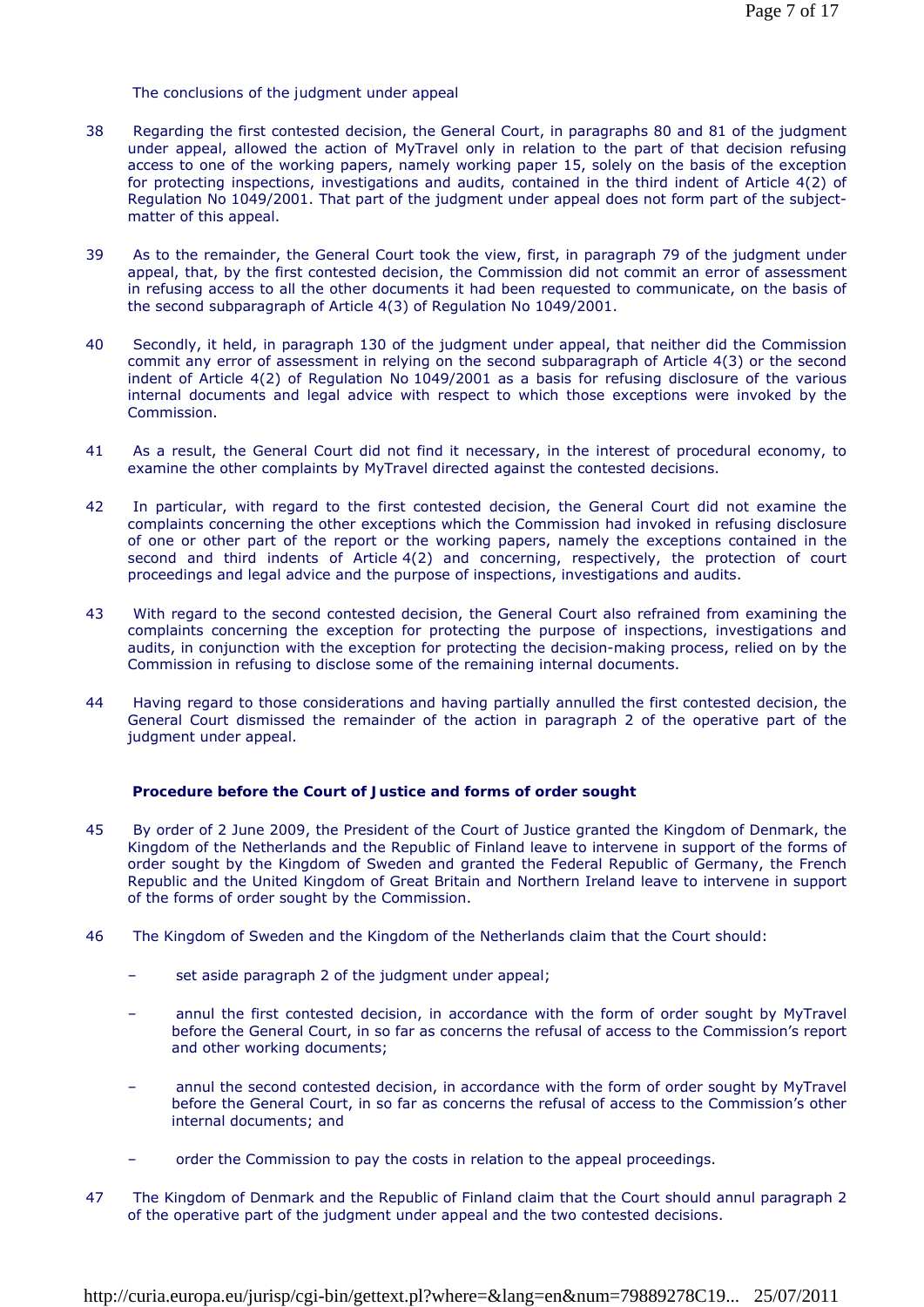48 The Commission, the Federal Republic of Germany, the French Republic and the United Kingdom of Great Britain and Northern Ireland claim that the Court should dismiss the appeal and order the Kingdom of Sweden to pay the costs.

# **The appeal**

49 In its appeal, the Kingdom of Sweden makes, essentially, three pleas in law claiming infringement of, respectively, the second subparagraph of Article 4(3) of Regulation No 1049/2001, the second indent of Article 4(2) of Regulation No 1049/2001, and the final parts of Article 4(2) and the second subparagraph of Article 4(3) of Regulation No 1049/2001.

 *The first plea, claiming infringement of the second subparagraph of Article 4(3) of Regulation No 1049/2001* 

### Arguments of the parties

- 50 By its first plea, the Kingdom of Sweden, supported by the Kingdom of Denmark, the Kingdom of the Netherlands and the Republic of Finland, argues that the General Court misinterpreted the exception concerning the protection of the decision-making process inasmuch as in took the view that the Commission could, without making a specific and individual assessment of the documents in question, hold that their disclosure would seriously undermine the decision-making process of that institution.
- 51 As a preliminary observation, the Kingdom of Sweden points out, first, that, according to paragraph 66 of the judgment in Case C-64/05 P *Sweden* v *Commission* [2007] ECR I-11389, any exception to the principle of transparency must be strictly interpreted and its application requires an examination of the content of the document specifically concerned. Next, the principle of transparency applies to all activities within the Union, without a distinction being made between the administrative or legislative nature of the procedure to which the document concerned by a request for access refers. Finally, the presumption in favour of disclosure is stronger, as in this instance, in the case of a matter that has been closed. As the Kingdom of Denmark also maintains, the institutions must take account of the chronology of a case.
- 52 According to the Kingdom of Sweden, and the three Member States which have intervened in its support, the case-law, and in particular the judgment in Joined Cases C-39/05 P and C-52/05 P *Sweden and Turco* v *Council* [2008] ECR I-4723, requires that, where an institution refuses access to a document in reliance on one of the exceptions laid down in Regulation No 1049/2001, it must in particular examine whether disclosure of that document would specifically undermine the interest protected by the exception in question. In this case, even if the Commission has, to some extent, made an assessment of the confidentiality of the documents requested, that assessment was not as complete as required by the regulation, since the Commission based the application of the exceptions on an abstract reasoning concerning the freedom of opinion of officials and free internal communication, and not on the content of the documents which were the subject-matter of the request for access.
- 53 More specifically, concerning the report, the Kingdom of Sweden maintains, first, that, even without knowing its content, it is reasonable to assume that it contains not only confidential information but also parts which do not constitute sensitive elements, such as, for example, a reminder of the Airtours decision and the *Airtours* v *Commission* judgment, or general statements, which can and must be disclosed, in particular pursuant to Article 4(6) of Regulation No 1049/2001, which provides for the possibility of partial access.
- 54 Next, the Kingdom of Sweden complains that the General Court confirmed the argument of the Commission that officials would not freely express their opinion if there were a possibility that what they wrote might be published. In fact, the question whether one of the exceptions contained in Article 4 of Regulation No 1049/2001 may apply must be determined from the content of the report and not by means of a general reasoning concerning the freedom of opinion of its authors and a possible fear linked to the consequences of publication. The Republic of Finland adds in this respect that, since Article 4(3) of Regulation No 1049/2001 requires the existence of a risk that the decisionmaking process be seriously undermined, the requirement concerning the burden of proof to be borne by the institution is particularly high.
- 55 Finally, as for the risk that the disclosure of the opinions of officials might cause the latter to practice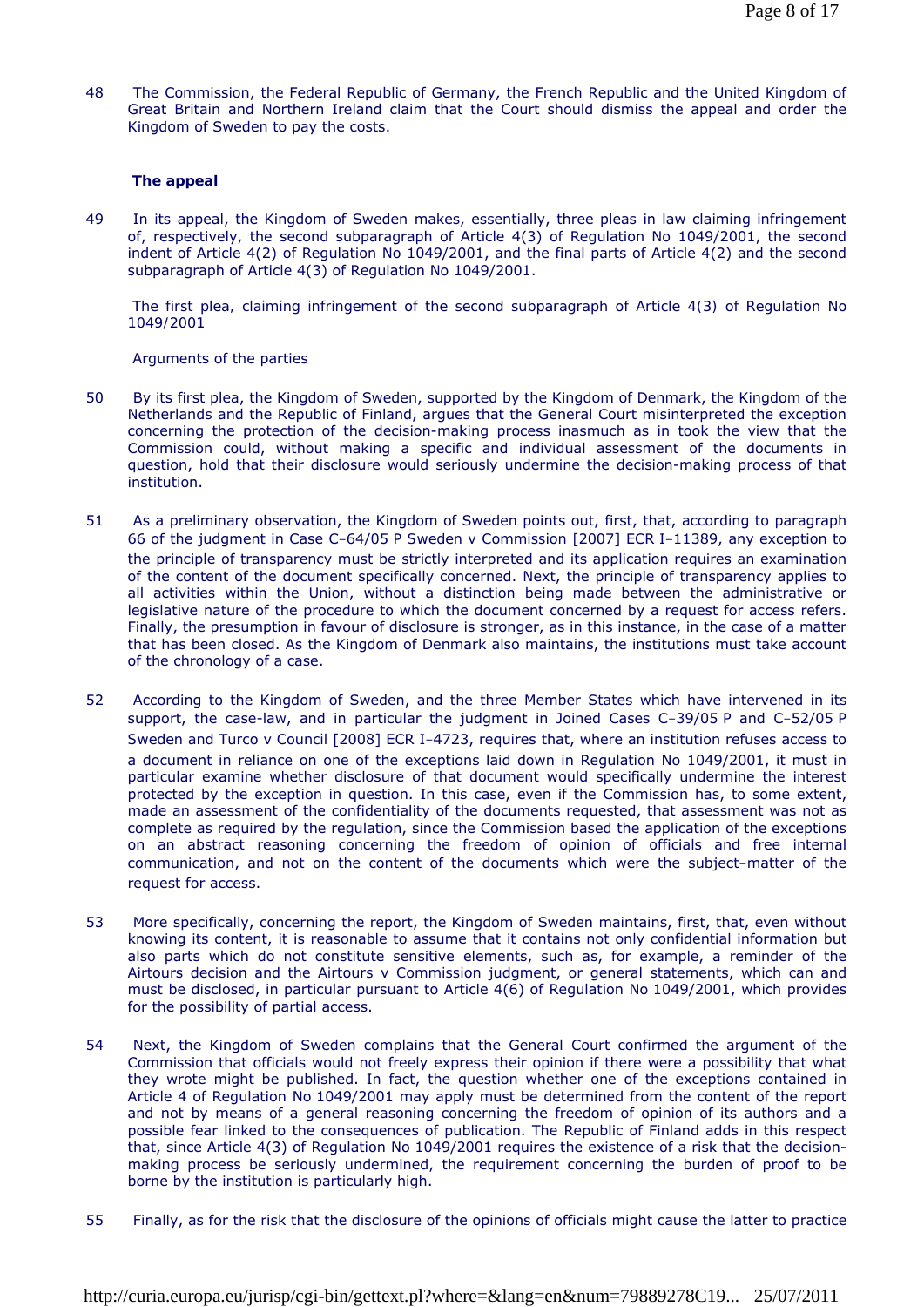- self-censorship, the Kingdom of Sweden points out that officials are required to perform the obligations arising from their function in an objective and impartial manner and in compliance with their duty of loyalty towards the Union. The fact that the public has a right to be informed about the activities of the institutions cannot constitute an acceptable reason for not performing those obligations. In any event, officials of the institutions must be aware of that right to be informed, without being legitimately entitled to expect that the protection of the confidentiality of the documents held by the Commission will go beyond what is provided by Regulation No 1049/2001.
- 56 As regards the working papers, the Kingdom of Sweden argues that the reasoning of the General Court, according to which access to those documents may be refused since the report itself was protected by the exception contained in the second subparagraph of Article 4(3) of Regulation No 1049/2001, is too general and unduly extends the scope of the exception in question.
- 57 Concerning the notes to the Commissioner, the notes to the other services and the notes in reply from services other than the legal service, the Kingdom of Sweden considers that the General Court also pursued a general and hypothetical line of reasoning, basing its reasoning on the fear of preventing free communication between the various Commission services.
- 58 Concerning the report of the Hearing Officer, the Kingdom of Sweden argues that Article 16(3) of Commission Decision 2001/462/EC, ECSC of 23 May 2001 on the terms of reference of hearing officers in certain competition proceedings (OJ 2001 L 162, p. 21), requires that that report be published at the same time as the Commission decision in the case concerning which that report was drawn up. Consequently, it is even doubtful whether that report falls within the expression 'opinions for internal use' within the meaning of the second subparagraph of Article 4(3) of Regulation No 1049/2001. It is true that, in this case, the matter was closed in 1999, namely before the adoption of the said decision. However, even if, with regard to the regime applicable in 1999, the report was capable of benefiting from the exception concerning the said concept, it would still have been necessary to prove the actual existence of confidentiality.
- 59 Concerning the note of DG Competition addressed to the Advisory Committee, the Kingdom of Sweden does not accept that the latter may fall within the Commission's decision-making process on the control of concentrations, given that that committee is independent of the Commission, so that the exception at issue is not even applicable. Moreover, Article 19(7) of Council Regulation (EC) No 139/2004 of 20 January 2004 on the control of concentrations between undertakings (OJ 2004 L 24, p. 1) lays down for the Advisory Committee publication rules similar to those governing the report of the Hearing Officer. Similarly, according to Article 19(7) of Council Regulation (EEC) No 4064/89 of 21 December 1989 on the control of concentrations between undertakings (OJ 1990 L 257, p. 13), the Advisory Committee may recommend to the Commission that its opinion be published. In those circumstances, according to the Kingdom of Sweden, before being able to classify a note addressed to the Advisory Committee on the subject of its mission as sensitive, a detailed examination of the content of that note was necessary.
- 60 Finally, the Kingdom of Sweden argues that the circumstances surrounding the note on the file concerning a visit to the site of First Choice are not clear from the judgment under appeal. If, as MyTravel had stated, that note concerned oral observations of First Choice, it is not even certain that it actually contains an opinion for internal use within the meaning of the second subparagraph of Article 4(3) of Regulation No 1049/2001. It was therefore necessary to clarify what the content of the said note was in order to determine whether the exception contained in that provision is applicable to it.
- 61 The Commission, supported by the Federal Republic of Germany, the French Republic, and the United Kingdom, counters that the appeal of the Kingdom of Sweden is entirely unfounded, inasmuch as the General Court did not in any way imply that an analysis document by document was devoid of purpose.
- 62 Those parties argue, first, that the Kingdom of Sweden has not challenged the statement of the General Court, contained in paragraph 49 of the judgment under appeal, that the public interest in obtaining communication of a document does not have the same weight in relation to a document falling within an administrative procedure concerning, for example, competition law, as it does in relation to a document concerning a legislative procedure. The parties argue that the difference in treatment between those documents is justified in particular having regard to the control of legality which is exercised over administrative acts.
- 63 Moreover, the United Kingdom argues that the approach set out by the Kingdom of Sweden is likely to hinder the realisation of the aim of the Union legislature to preserve a 'space for reflection' within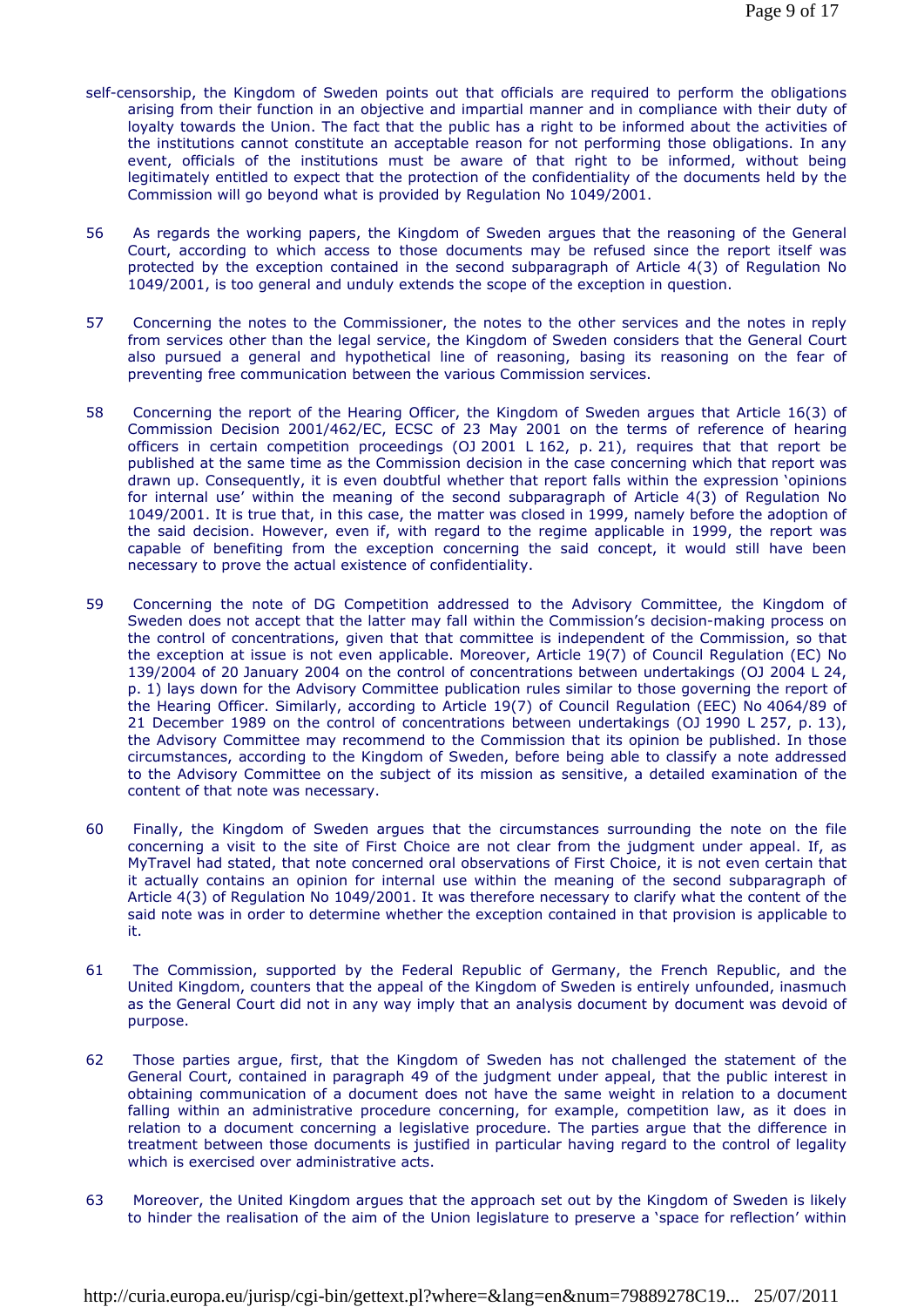the institution, as is apparent from the preparatory papers for Regulation No 1049/2001.

- 64 The Federal Republic of Germany argues in that respect that the interests protected by Regulation No 1049/2001 are different from the interests of the parties to an administrative procedure. The protection of the latter is assured by Commission Regulation (EC) No 802/2004 of 7 April 2004 implementing Council Regulation (EC) No 139/2004 (OJ 2004 L 133, p. 1), applicable in this case. Moreover, in paragraph 22 of its order of 29 January 2009 in Case C-9/08 *Donnici* v *Parliament*, the Court of Justice already indicated that the intention to use internal documents in the context of individual court proceedings against an institution of the Union, as declared by MyTravel, is an indicator of a purely individual interest.
- 65 Next, the Commission and the Member States intervening in its support argue that, in the contested decisions, it specifically examined each of the documents to which access had been requested, as confirmed moreover by the fact that it had agreed to communicate some of the latter to MyTravel. The Federal Republic of Germany adds in that respect that the relationship between the degree of importance of the reasoning for the refusal and the individual case depends directly on the specific situation at issue. As regards competition cases, the divergences of opinion arising between services during an administrative procedure, which are concretised in the internal opinions of the legal service or other Commission services, cannot fail to be exploited. The Commission would thus risk facing divergent previous internal opinions raised against it in future administrative or court proceedings.
- 66 Finally, the Commission considers that the argument of the Kingdom of Sweden that an official is required to perform his functions with impartiality and objectivity is irrelevant in this case.
- 67 Concerning the various documents at issue, the Commission considers that the arguments of the Kingdom of Sweden to the effect that it would be reasonable to assume, even without becoming aware of the fact, that the report contains parts that are not of a sensitive nature, and which are therefore capable of partial disclosure, are unjustified. In any event, partial access cannot be considered where one of the parts of the document cannot be separated from the others.
- 68 Concerning the working papers, the Commission maintains that it refused access after a specific examination concerning each of them. Those documents were drafted in order to prepare the report and are often literally reproduced therein. Therefore, they could not be disclosed for the same reasons as those invoked in relation to the report itself.
- 69 Concerning the report of the Hearing Officer, the Commission argues that, during an investigation concerning concentrations, the Hearing Officer draws up two reports, namely an intermediate report, which is purely internal, and a final report, which is intended for publication, in accordance with Article 16(3) of Decision 2001/462. The report at issue in this case is an intermediate report, drafted for the attention of the Member of the Commission with responsibility for competition matters. The General Court set out, in paragraphs 104 to 106 of the judgment under appeal, the reasons why that report should not be disclosed. In any event, the Commission states that the regime prior to the said decision, applicable ratione temporis in this case, did not make provision for publication of the report of the Hearing Officer.
- 70 Concerning the internal note from DG Competition to the Advisory Committee, the Commission and the United Kingdom consider that the fact that the opinion of that committee is public is not relevant in this case. The note in question, in which DG Competition summarised its draft decision, had a totally different content from that of the latter, and should therefore be regarded as an internal document.
- 71 The Commission observes finally that the note on the file concerning a site visit to First Choice reflected the impressions of officials of DG Competition during the visit. To give further details on the content of that document would amount to depriving the exception in question of its useful effect.

Findings of the Court

72 As a preliminary observation, it should be noted that, in accordance with the first recital of Regulation No 1049/2001, that regulation reflects the intention expressed in the second paragraph of Article 1 EU – inserted by the Treaty of Amsterdam – of marking a new stage in the process of creating an ever closer union among the peoples of Europe, in which decisions are taken as openly as possible and as closely as possible to the citizen. As is stated in recital 2 in the preamble to Regulation No 1049/2001, the right of public access to documents of the institutions is related to the democratic nature of those institutions (*Sweden and Turco* v *Council*, paragraph 34; Joined Cases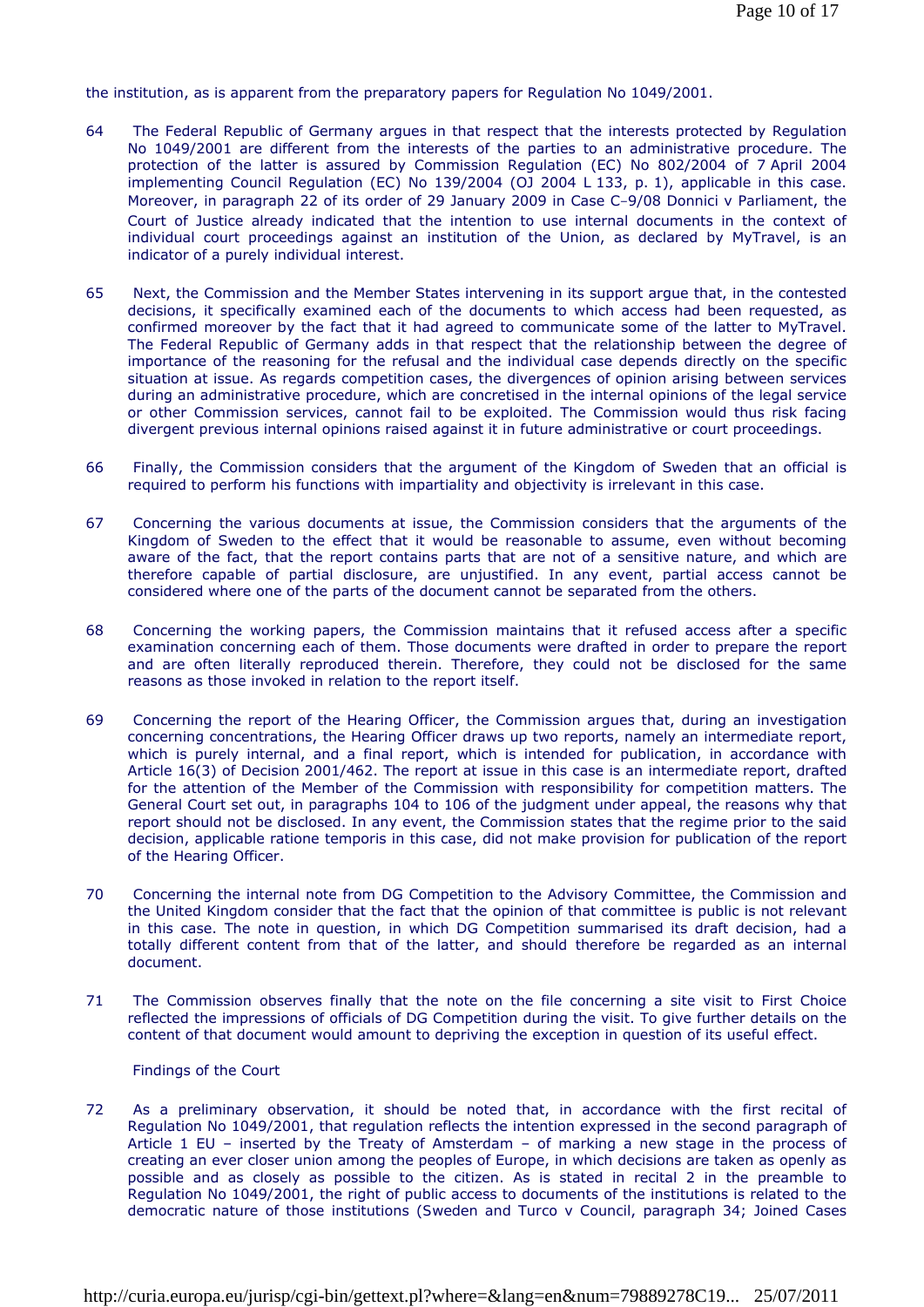- C-514/07 P, C-528/07 P and C-532/07 P *Sweden and Others* v *API and Commission* [2010] ECR I-0000, paragraph 68).
- 73 To that end, Regulation No 1049/2001 is intended, as is apparent from recital 4 in its preamble and from Article 1, to give the fullest possible effect to the right of public access to documents of the institutions (*Sweden and Turco* v *Council*, paragraph 33; Case C-139/07 P *Commission* v *Technische Glaswerke Ilmenau* [2010] ECR I-0000, paragraph 51; *Sweden and Others* v *API and Commission*, paragraph 69).
- 74 However, that right is none the less subject to certain limitations based on grounds of public or private interest. More specifically, and in reflection of recital 11 in the preamble thereto, Article 4 of Regulation No 1049/2001 provides that the institutions are to refuse access to a document where its disclosure would undermine the protection of one of the interests protected by that provision (see, to that effect, Case C-266/05 P *Sison* v *Council* [2007] ECR I-1233, paragraph 62; *Sweden and Others* v *API and Commission*, paragraphs 70 and 71).
- 75 However, since they derogate from the principle of the widest possible public access to documents, those exceptions must be interpreted and applied strictly (*Sison* v *Council*, paragraph 63; *Sweden and Turco* v *Council*, paragraph 36; *Sweden and Others* v *API and Commission*, paragraph 73).
- 76 Thus, if the institution concerned decides to refuse access to a document which it has been asked to disclose, it must, in principle, explain how disclosure of that document could specifically and effectively undermine the interest protected by the exception – among those provided for in Article 4 of Regulation No 1049/2001 – upon which it is relying (*Sweden and Others* v *API and Commission*, paragraph 72 and case-law cited). Moreover, the risk of that undermining must be reasonably foreseeable and not purely hypothetical (*Sweden and Turco* v *Council*, paragraph 43).
- 77 Concerning the exception for protecting the decision-making process contained in Article 4(3) of Regulation No 1049/2001, it needs to be verified whether, as the Kingdom of Denmark and the Kingdom of Sweden argue, the fact that the documents concerned by that provision concern an administrative procedure that has already been closed is relevant for the specific application of the exception in question. Contrary to the facts at issue in *Commission* v *Technische Glaswerke Ilmenau* (paragraph 18), mentioned by the Kingdom of Sweden at the hearing, and as is apparent from paragraph 9 of this judgment, MyTravel made its request for access to the documents concerning the procedure which lead to the Airtours decision on 23 May 2005, that is to say at a time when that decision, which is dated 22 September 1999 had not only already been adopted but had also been annulled by the judgment of the General Court in *Airtours* v *Commission*, against which the time-limit for lodging an appeal had, moreover, already expired.
- 78 In that respect, it should be noted that the said Article 4(3) draws a clear distinction precisely by reference to whether a procedure has been closed or not. Thus, first, according to the first subparagraph of that provision, any document drawn up by an institution for internal use or received by an institution, which relates to a matter where the decision has not been taken by the institution falls within the scope of the exception for protecting the decision-making process. Secondly, the second subparagraph of that provision provides that, after the decision has been taken, the exception at issue covers only documents containing opinions for internal use as part of deliberations and preliminary consultations within the institution concerned.
- 79 It is thus only for part of the documents for internal use, namely those containing opinions for internal use as part of deliberations and preliminary consultations within the institution concerned, that the second subparagraph of Article 4(3) allows access to be refused even after the decision has been taken, where their disclosure would seriously undermine the decision-making process of that institution.
- 80 It follows that the Union legislature took the view that, once the decision is adopted, the requirements for protecting the decision-making process are less acute, so that disclosure of any document other than those mentioned in the second subparagraph of Article 4(3) of Regulation No 1049/2001 can never undermine that process and that refusal of access to such a document cannot be permitted, even if its disclosure would have seriously undermined that process if it had taken place before the adoption of the decision in question.
- 81 It is true that, as the General Court essentially stated in paragraph 45 of the judgment under appeal, the mere possibility of using the exception in question to refuse access to documents containing opinions for internal use as part of deliberations and preliminary consultations within the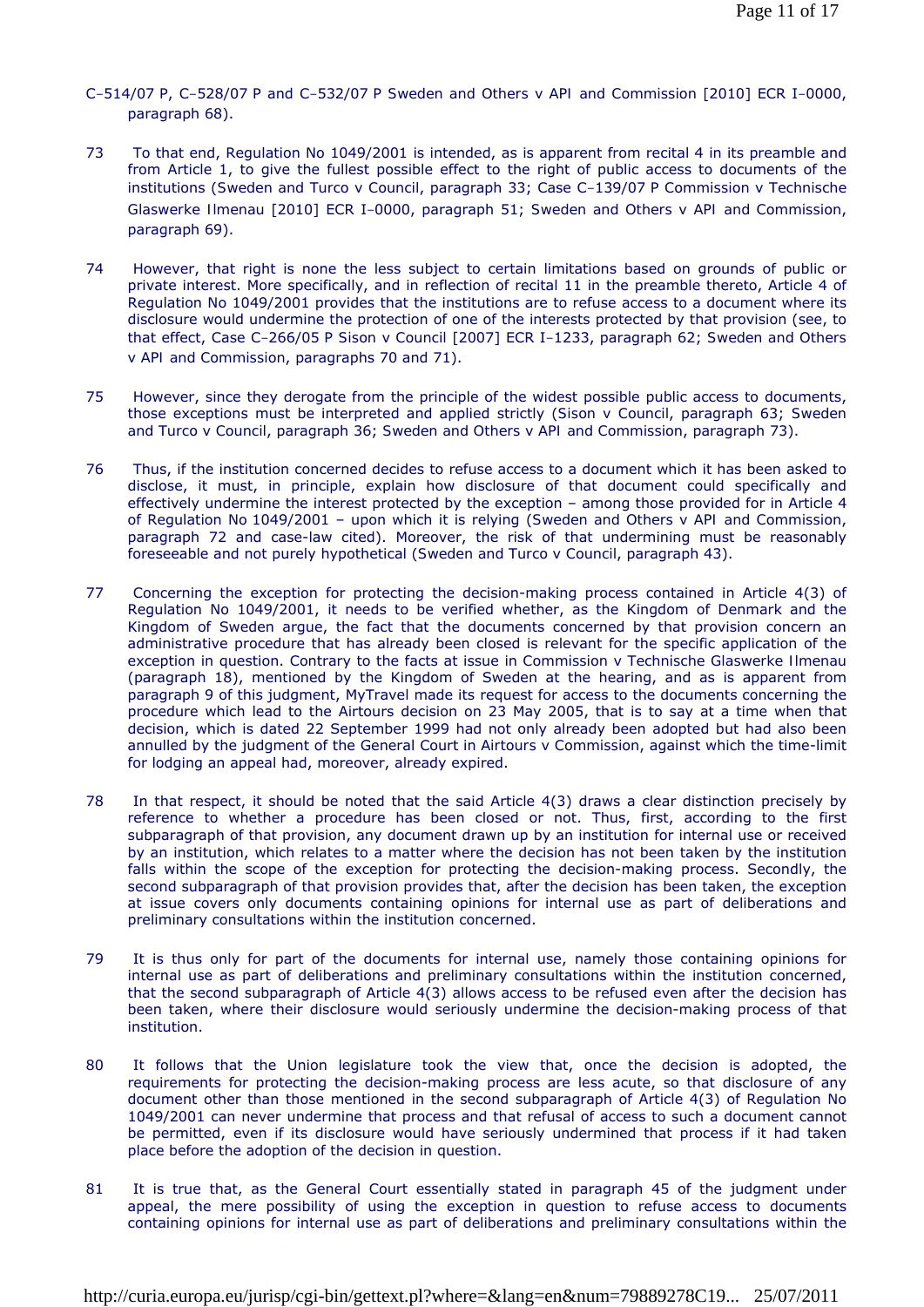- institution concerned is not in any way affected by the fact that the decision has been adopted. That does not, however, mean that the assessment which the institution concerned is called upon to make in order to establish whether or not the disclosure of one of those documents is likely seriously to undermine its decision-making process must not take account of the fact that the administrative procedure to which those documents relate has been closed.
- 82 The reasons invoked by an institution and capable of justifying refusal of access to such a document of which communication has been requested before the closure of the administrative procedure might not be sufficient for refusing disclosure of the same document after the adoption of the decision, without that institution explaining the specific reasons why is considers that the closure of the procedure does not exclude the possibility that that refusal of access may remain justified having regard to the risk of a serious undermining of its decision-making process (see, by analogy with the second indent of Article 4(2) of Regulation No 1049/2001, *Sweden and Others* v *API and Commission*, paragraphs 132 to 134).
- 83 It is in the light of those principles that the Court must examine the first plea raised by the Kingdom of Sweden in support of its appeal.
- 84 For that purpose, it is necessary to verify whether the General Court correctly applied the second subparagraph of Article 4(3) of Regulation No 1049/2001 in respect of each of the documents to which MyTravel had been refused access by the contested decisions on the basis of that provision.
- 85 Concerning the report, it needs to be examined whether the General Court was right, in paragraph 55 of the judgment under appeal, to conclude that disclosure of the whole of the report would have seriously undermined the Commission's decision-making process.
- 86 In that regard, the General Court first took the view, in paragraph 49 of the judgment under appeal, that the interest of the public in obtaining access to a document under the transparency principle does not carry the same weight in the case of a document drawn up in an administrative procedure intended to apply rules governing the control of concentrations or competition law in general, as in the case of a document relating to a procedure in which the Community institution acts in its capacity as legislator. It then held, in paragraphs 50 to 52 of its judgment, that, in those circumstances, disclosure of a document such as the report to the public would prevent the Commission from obtaining the frankly-expressed and complete views of its own services, given that it would lead the authors of that document to practice self-censorship. Finally, the obligation to disclose such documents would lead the Member of the Commission responsible for competition to cease making requests for the written, and potentially critical, views of his advisers on issues falling within his jurisdiction or that of the Commission, which would cause significant damage to the effectiveness of the Commission's internal decision-making process.
- 87 First, it is true that, as the Court has already stated, the administrative activity of the Commission does not require as extensive an access to documents as that concerning the legislative activity of a Union institution (*Commission* v *Technische Glaswerke Ilmenau*, paragraph 60; *Sweden and Others* v *Commission*, paragraph 77).
- 88 However, that does not in any way mean, as the Kingdom of Sweden, the Kingdom of the Netherlands and the Republic of Finland have rightly pointed out, that such an activity falls outside the scope of Regulation No 1049/2001. Suffice it to note in that respect that Article 2(3) of that regulation states that the latter applies to all documents held by an institution, that is to say drawn up or received by it and in its possession, in all areas of Union activity.
- 89 Secondly, the other considerations mentioned in paragraph 86 of this judgment and taken by the General Court as being sufficient to justify the Commission's refusal of MyTravel's request for access are not in any way supported by detailed evidence, having regard to the actual content of the report, allowing it to be understood why disclosure of the latter would have been likely seriously to undermine the Commission's decision-making process, even if the procedure to which that document relates had already been closed. In other words, the General Court should have required the Commission to indicate, in accordance with the principles set out in particular in paragraphs 81 and 82 of this judgment, the specific reasons why that institution considered that closure of the administrative procedure did not exclude the possibility that refusal of access to the report might remain justified having regard to the risk of the said decision-making process being seriously undermined.
- 90 It follows that the General Court erred in law by holding that the Commission could, in such circumstances, refuse access to the whole of the report.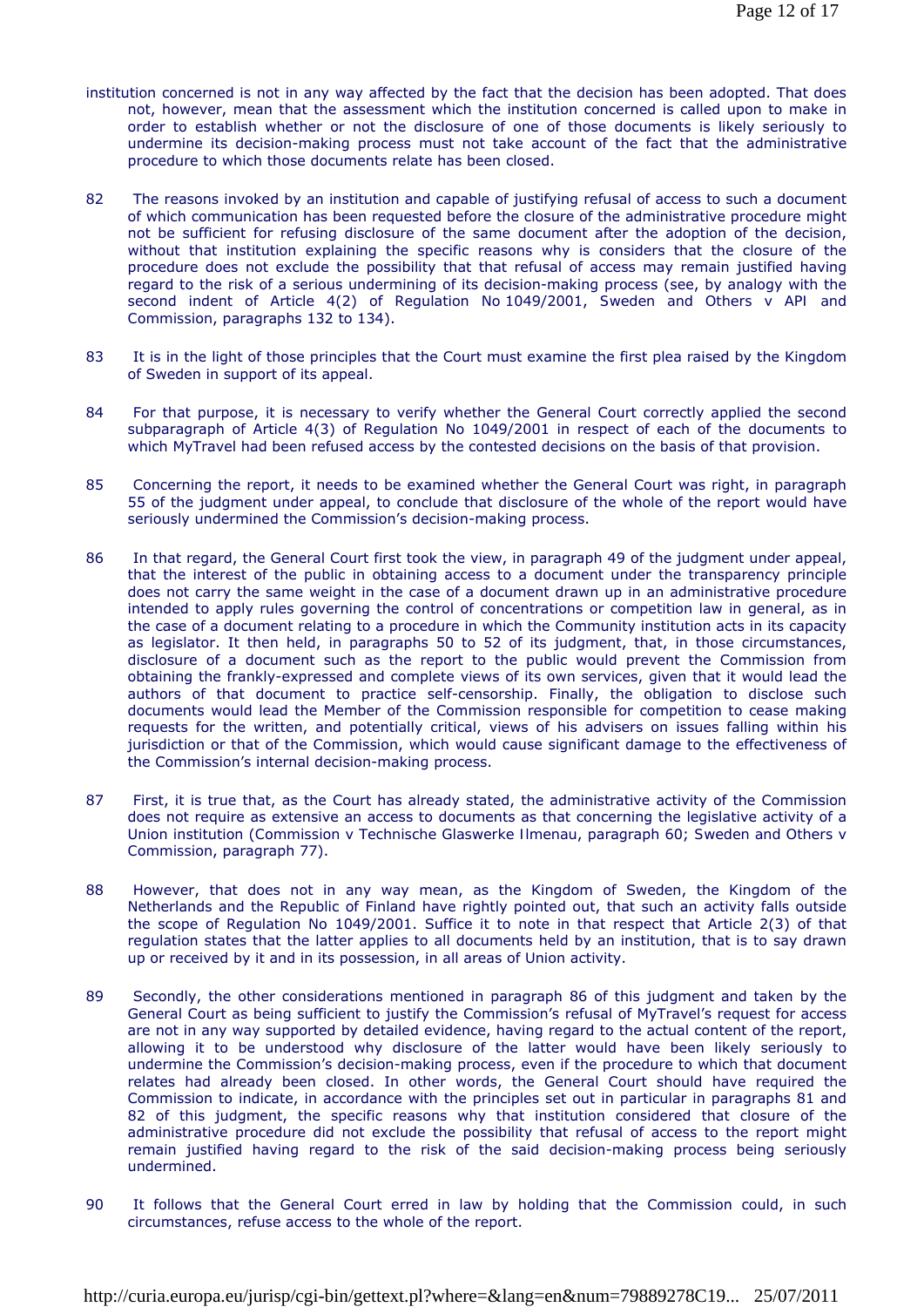- 91 With regard to the remaining documents, it is necessary first to examine the arguments raised by the Kingdom of Sweden in order to challenge the contention that the report of the Hearing Officer, the note from DG Competition to the Advisory Committee and the note on the file concerning a site visit to First Choice might be regarded, contrary to the assessment of the General Court contained, respectively, in paragraphs 105, 111 and 116 of the judgment under appeal, as opinions for internal use as part of deliberations and preliminary consultations within the institution concerned, within the meaning of the second subparagraph of Article 4(3) of Regulation No 1049/2001.
- 92 Concerning, first, the report of the Hearing Officer, this Court finds that, even if the Kingdom of Sweden has doubts as to the possibility of applying the exception in question to such a report, which is subject to the rules laid down by Decision 2001/462, it itself recognises that, having regard to the regime which actually applied in 1999 to the report of the Hearing Officer to which MyTravel had sought access, the latter falls within the scope of the said second subparagraph of Article 4(3).
- 93 Concerning, next, the note from DG Competition to the Advisory Committee, it is obvious that, contrary to what the Kingdom of Sweden argues, the fact that a document is likely to be published does not in itself exclude the possibility that that same document might fall within the exception in question. It is apparent from the wording of the second subparagraph of Article 4(3) of Regulation No 1049/2001 that the latter applies to any document containing opinions for internal use as part of deliberations and preliminary consultations within the institution. As the General Court stated in paragraph 111 of the judgment under appeal, without being contradicted on that point by the Kingdom of Sweden or the Member States intervening in its support, what allows the document in question to be regarded as an internal Commission document for the purposes of applying that provision is precisely the fact that the Commission was obliged to send that Advisory Committee internal documents pursuant to Article 19 of Regulation No 4064/89 in order for it to be able to give its opinion in accordance with the procedure requiring its involvement.
- 94 Finally, concerning the note on the file concerning a site visit to First Choice, it should be noted that the Kingdom of Sweden does not maintain that the General Court distorted the facts when, in paragraph 116 of the judgment under appeal, it found that that document contained internal deliberations of DG Competition concerning the investigation inasmuch as, for certain parties, that document reflected the views of the officials of DG Competition during the visit and not, as MyTravel argued at first instance, oral observations of First Choice. In those circumstances, that assessment of the facts made by the General Court cannot be called into question at the appeal stage.
- 95 It follows that the General Court did not make any error of law in holding that the report of the Hearing Officer, the note from DG Competition to the Advisory Committee and the file note concerning a site visit to First Choice constituted opinions for internal use as part of deliberations and preliminary consultations within the Commission, within the meaning of the second subparagraph of Article 4(3) of Regulation No 1049/2001.
- 96 However, the Kingdom of Sweden argues that the General Court infringed the second subparagraph of Article 4(3) of Regulation No 1049/2001 when it concluded, in essence, in paragraphs 59, 94, 104, 111 and 115 of the judgment under appeal, that disclosure of the three documents mentioned in paragraph 91 of this judgment and, first, the working papers, and, second, the notes to the Commissioner, the notes to other services and the notes in reply from services other than the legal service would have seriously undermined the Commission's decision-making process.
- 97 It should first be noted that, as regards the report of the Hearing Officer, the note from DG Competition to the Advisory Committee and the file note concerning a site visit to First Choice, the General Court, in paragraphs 106, 111 and 116 of the judgment under appeal respectively, based the legality of the Commission's refusal of MyTravel's request for disclosure solely on considerations concerning the impact that such disclosure might have had on the freedom of opinion of the Hearing Officer, the internal nature of the documents in question and the fact that the latter reflected the impressions of Commission officials.
- 98 This Court finds that, contrary to the requirements referred to in paragraphs 81 and 82 of this judgment, the General Court did not in any way verify whether the Commission had supplied specific reasons why such considerations permitted the conclusion that disclosure of those latter documents would have seriously undermined the decision-making process of that institution, even though the administrative procedure to which those documents related had been closed.
- 99 Next, concerning the working papers, the General Court took the view, in paragraph 59 of the judgment under appeal, that the latter had enabled the report to be produced and comprised preparatory assessments or provisional conclusions for internal use, so that they fell within the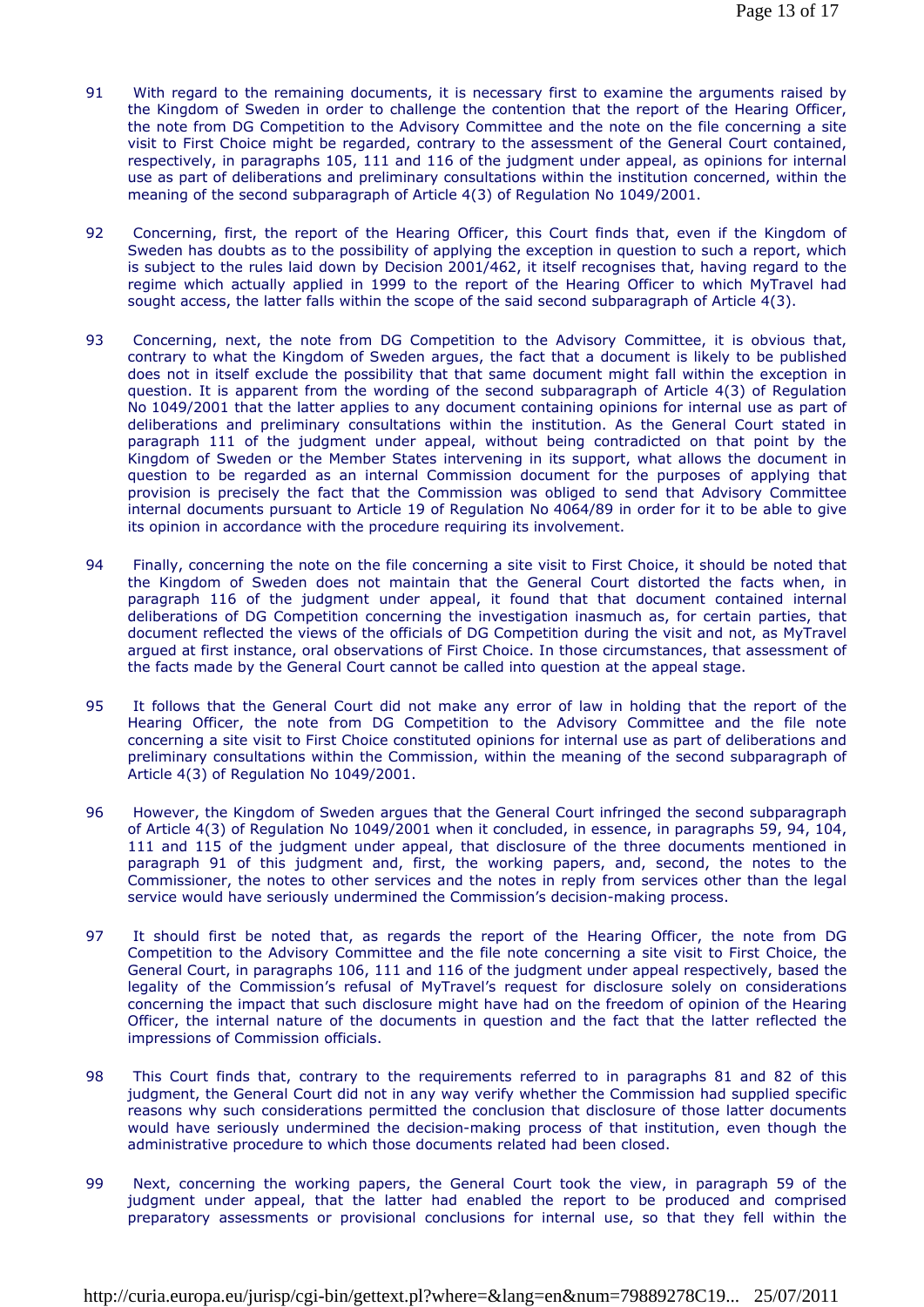#### exception in question.

- 100 This Court finds in that respect that, taking account of the fact that, as has been held in paragraph 89 of this judgment, the considerations which led the General Court to conclude that access to the report could be refused were not sufficient, the General Court was not justified either in taking the view, solely on the basis of the fact that those working papers had enabled the report to be produced, that disclosure of the latter would have seriously undermined the decision-making process of the Commission and that, therefore, those documents should not be disclosed.
- 101 Finally, concerning the notes to the Commissioner, the notes to the other services and the notes in reply from services other than the legal service, the General Court considered by contrast, in paragraphs 98 and 99 of the judgment under appeal, that the Commission had explained that the refusal to disclose those documents was justified even after the adoption of the second contested decision, given that such disclosure risked undermining its assessment of similar concentrations which might arise between the parties concerned or in the same sector, or of 'cases involving the concept of a collective dominant position'. The Commission also referred specifically to an EMI/Time Warner case, in which it refused a request for access under Regulation No 1049/2001 concerning the statement of objections in order to protect the deliberations of its services in the BMG/Sony case, which concerned the same business sector.
- 102 However, this Court finds that, as the Advocate General has essentially pointed out in points 78 to 84 of her Opinion, such arguments are not in any way supported. In particular, the Commission has not provided, as required by the case-law mentioned in paragraph 76 of this judgment, any evidence that access to the said documents would have had an actual impact on other specific administrative procedures. Moreover, even supposing the Commission had, in an isolated case, correctly refused a request for access to the statement of objections in order to protect the deliberations of its services in another case concerning the same business sector, that does not in any way demonstrate that any refusal of access to documents on the basis of the exception in question is justified as such.
- 103 In the light of the above, the first plea raised by the Kingdom of Sweden in support of its appeal must be upheld.

 *The second plea, claiming infringement of the second indent of Article 4(2) of Regulation No 1049/2001* 

### Arguments of the parties

- 104 By its second plea, the Kingdom of Sweden, supported by the Kingdom of Denmark, the Kingdom of the Netherlands and the Republic of Finland, argues that the General Court infringed the second indent of Article 4(2) of Regulation No 1049/2001 by holding, contrary to the case-law in *Sweden and Turco* v *Council*, that the Commission had rightly refused access to the notes in reply of the legal service on the basis of the exception for protecting legal advice, without first carrying out an examination of the content of those notes.
- 105 The fact that the legality of a decision risks being called into question by the disclosure of a document does not, the Kingdom of Sweden argues, constitute a sufficient reason for that document not be disclosed. On the contrary, it is precisely the lack of information which is likely to give rise to doubts as to the legitimacy of the decision-making process within the institutions. That risk would be avoided if, in its decision, the Commission were to indicate clearly the grounds which led it to opt for a solution in respect of which the legal service had issued an unfavourable opinion. Moreover, the statement that, in the event of disclosure, the legal service would be led in future to display reticence and caution was unfounded. Finally, the argument that it would be difficult for the latter to defend a point of view different from its own before the Union judicature was too general to establish the existence of a risk that the interest protected by the said provision might be undermined.
- 106 The Commission, supported by the Federal Republic of Germany, the French Republic and the United Kingdom, considers that the reasoning of the General Court is in accordance with the case-law in *Sweden and Turco* v *Council*.
- 107 The document at issue in *Sweden and Turco* v *Council* concerned a legislative procedure, whereas, in this case, the notes in reply from the legal service concern a procedure of an administrative nature. The General Court explained in detail, in paragraphs 123 to 127 of the judgment under appeal, that the risk entailed by disclosure of those notes that the protection of legal advice might be undermined is real and linked to the fact that, if the College of Commissioners were not to follow the opinion of the legal service and adopt a decision different from that envisaged by the latter, disclosure of those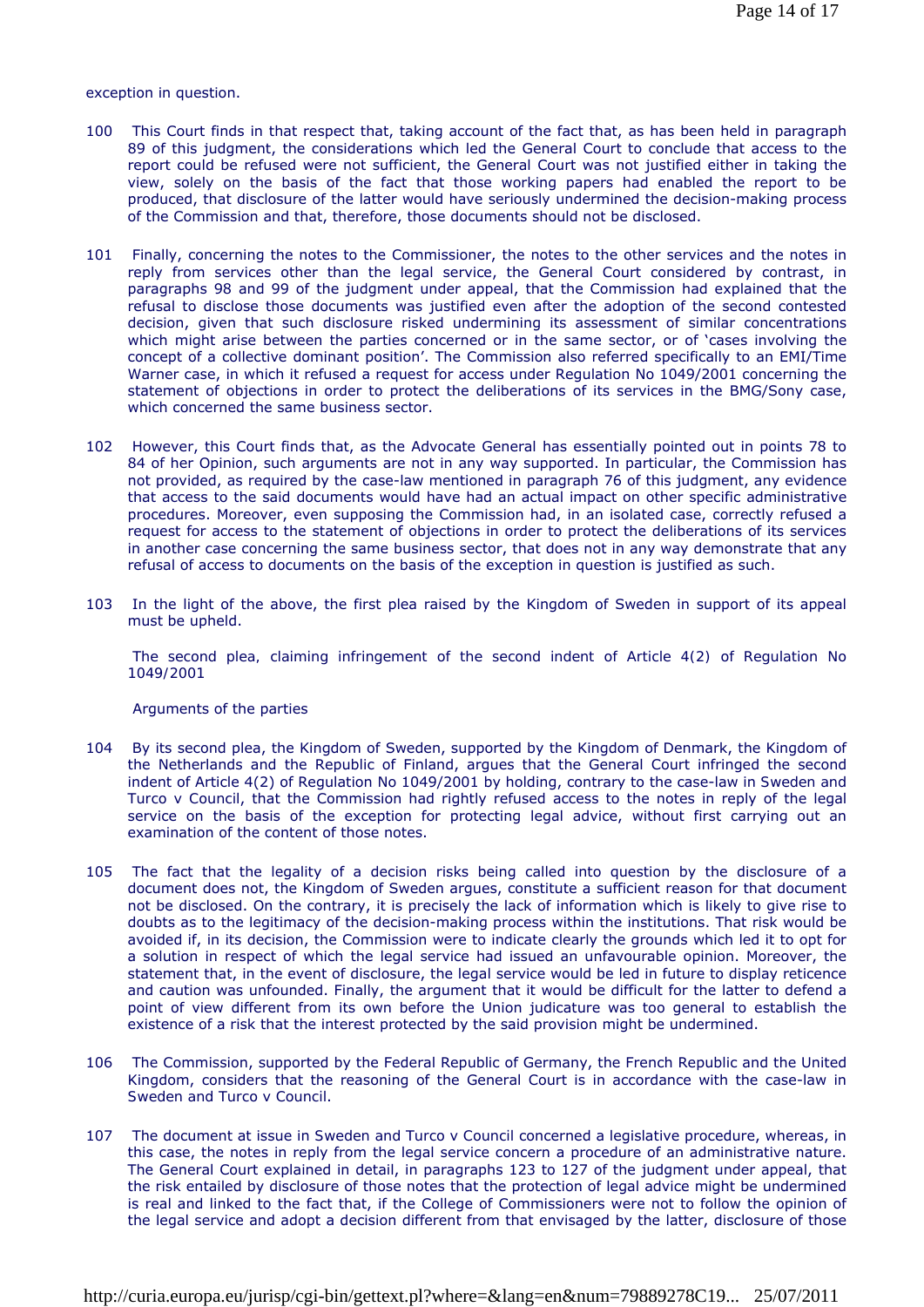opinions would weaken the benefit which the Commission may derive from those opinions.

108 The Federal Republic of Germany adds that the Court has already held, in paragraph 18 of its order in *Donnici* v *Parliament*, that, in the context of court proceedings, the principle of a fair trial is infringed if, for example, the legal service were obliged, in the event of divergence between the opinion it issued and the decision finally adopted, to defend in proceedings a position opposed to that which it had itself expressed in the past.

Findings of the Court

- 109 In order to reply to the second plea in the appeal, it is necessary to recall at the outset that, as stated in paragraphs 87 and 88 of this judgment and contrary to what seems to be suggested, in particular, by the Commission, the administrative activity of the institutions does not escape in any way from the scope of Regulation No 1049/2001.
- 110 Moreover, it should also be noted that, as stated in paragraph 76 of this judgment, where the institution concerned decides to refuse access to a document of which communication has been requested, it is under a duty, in principle, to provide explanations as to how access to that document might actually and specifically undermine the interest protected by an exception contained in Article 4 of Regulation No 1049/2001 upon which that institution relies.
- 111 Concerning, in this case, the exception for protecting legal advice, contained in the second indent of Article 4(2) of that regulation, it is necessary to verify, as the Kingdom of Sweden and the other Member States which have intervened in its support are requesting, whether the considerations adopted by the General Court were actually sufficient to support the conclusion that the Commission was right to refuse access to the notes in reply from the legal service.
- 112 For that purpose, it should be recalled that the General Court held, first, in paragraph 124 of the judgment under appeal, that disclosure of those notes would risk communicating to the public information on the state of internal discussions between DG Competition and the legal service on the lawfulness of the assessment of the compatibility of the Airtours/First Choice concentration with the common market, which would, as such, risk affecting decisions which might fall to be made as regards the same parties or in the same sector. Secondly, in paragraph 125 of that judgment, the General Court held that to accept that the notes in question should be disclosed would be liable to lead the legal service to display reticence and caution in the future in the drafting of such notes in order not to affect the Commission's decision-making capacity in areas in which it is involved in its administrative capacity. Thirdly, in paragraph 126 of the judgment, the General Court held that disclosure of those notes would risk putting the Commission in the difficult position in which its legal service might see itself required to defend a position before the Court which was not the same as the position which it had argued for internally in its role as adviser to the services responsible for the file, which it was its duty to perform during the administrative procedure.
- 113 As regards, first, the fear that disclosure of an opinion of the Commission's legal service relating to a draft decision could lead to doubts as to the lawfulness of the final decision, it is, as the Kingdom of Sweden has rightly argued, precisely openness in this regard that contributes to conferring greater legitimacy on the institutions in the eyes of European citizens and increasing their confidence in them by allowing divergences between various points of view to be openly debated. It is in fact rather a lack of information and debate which is capable of giving rise to doubts in the minds of citizens, not only as regards the lawfulness of an isolated act, but also as regards the legitimacy of the decisionmaking process as a whole (*Sweden and Turco* v *Council*, paragraph 59).
- 114 Furthermore, the risk that doubts might be engendered in the minds of European citizens as regards the lawfulness of an act adopted by an institution because the latter's legal service had given an unfavourable opinion would more often than not fail to arise if the statement of reasons for that act were reinforced, so as to make it apparent why that unfavourable opinion was not followed (*Sweden and Turco* v *Council*, paragraph 60).
- 115 Concerning, next, the argument that the legal service would be liable to be led to display reticence and caution, it is sufficient to note that the General Court, without in any way verifying whether that argument was supported by concrete and detailed evidence, based its reasoning solely on general and abstract considerations.
- 116 Moreover, as regards the argument that the legal service might find itself obliged to defend before the Union judicature the legality of a decision in relation to which it had issued a negative opinion, it should be noted that, as the Kingdom of Sweden maintains, an argument of such a general nature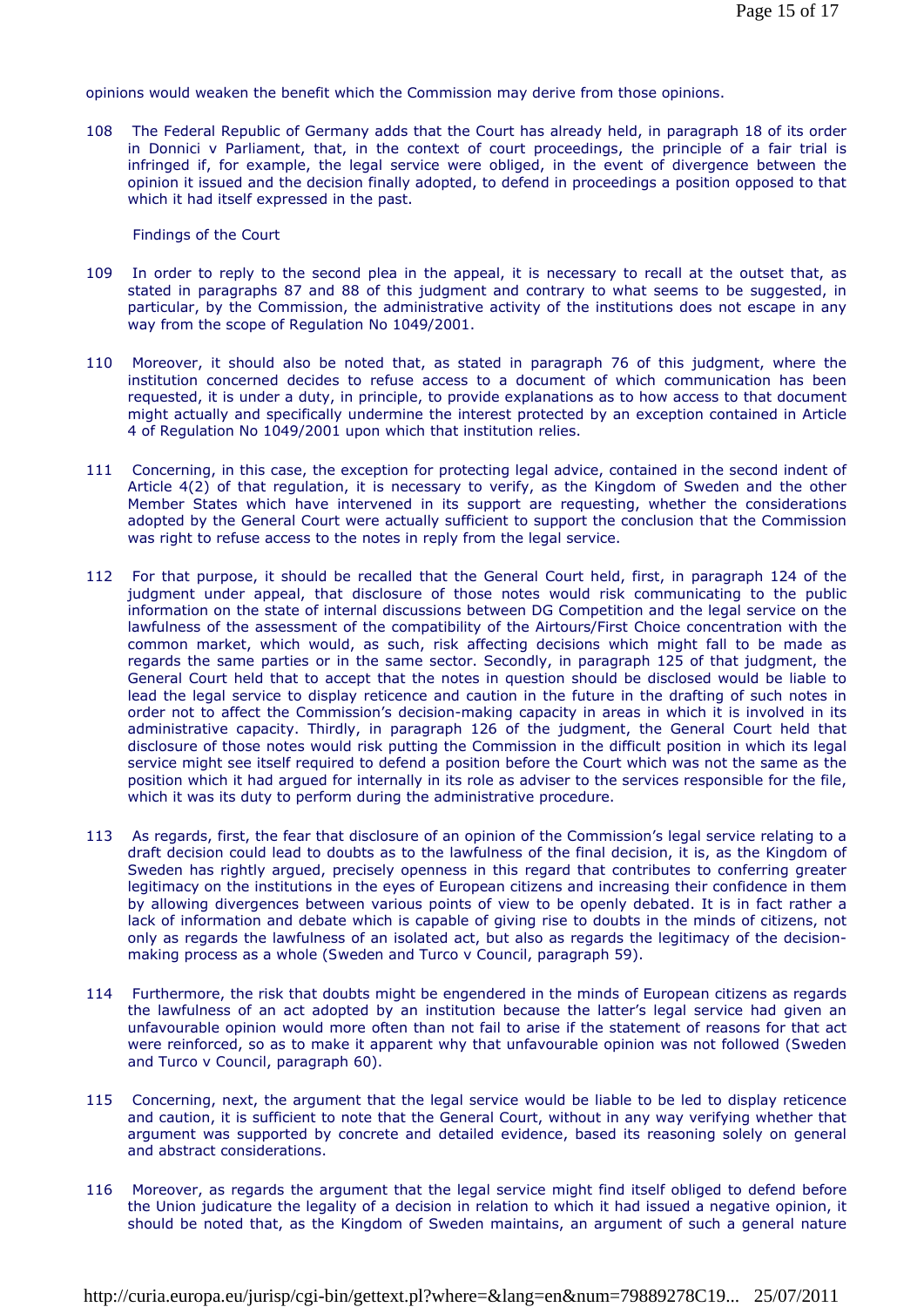cannot justify an exception to the transparency required by Regulation No 1049/2001 (*Sweden and Turco* v *Council*, paragraph 65).

- 117 In this case, as stated in paragraph 77 of this judgment, MyTravel's request for access was brought after the Airtours decision had been annulled by the judgment of the General Court in *Airtours* v *Commission* and after the time-limit for appealing against that judgment had expired. In such circumstances, as the Advocate General has, in essence, pointed out in point 96 of her Opinion, there was no possibility of the legal service finding itself in a situation such as that referred to in the preceding paragraph, as no further action concerning the legality of that decision could be envisaged before the Union judicature.
- 118 Finally, as regards the argument raised by the Federal Republic of Germany on the strength of the order in *Donnici* v *Parliament*, it is sufficient to note that the facts which gave rise to that order are different from those in this case. In the first place, that order concerned not a request for access within the meaning of Regulation No 1049/2001, but a request that an opinion of the legal service of the Parliament be placed on the file of the procedure before the Court. Secondly, that request had been submitted in the context of a dispute concerning precisely the validity of the decision of the Parliament to which that opinion related. That order cannot therefore be relevant in order to justify the legality of the refusal of access in question in relation to the second indent of Article 4(2) of Regulation No 1049/2001.
- 119 Having regard to the above, the second plea raised by the Kingdom of Sweden in support of its appeal must also be upheld.

 *The third plea, claiming infringement of the parts of the sentence at the end of Article 4(2) and of the second subparagraph of Article 4(3) of Regulation No 1049/2001* 

- 120 By its third plea, the Kingdom of Sweden complains that the General Court failed to recognise the existence, in this case, of an overriding public interest justifying the disclosure of the documents, even though such disclosure risked undermining the interests protected, respectively, under the second indent of Article 4(2) and the second subparagraph of Article 4(3) of Regulation No 1049/2001.
- 121 However, given that the Court has upheld the first and second pleas of the Kingdom of Sweden in support of its appeal, there is no need to examine its third plea.

#### **The action and reference back to the General Court**

- 122 According to the first paragraph of Article 61 of the Statute of the Court of Justice of the European Union, the latter may, where the decision of the General Court has been annulled, either itself give final judgment in the matter, where the state of the proceedings so permits, or refer the case back to the General Court for judgment.
- 123 In this case, the Court of Justice has the necessary information in order to give final judgment on the pleas raised in support of the action claiming infringement of, first, the second subparagraph of Article 4(3) of Regulation No 1049/2001, directed against the two contested decisions and, second, the second indent of Article 4(2) of that regulation, directed against the second contested decision.
- 124 In that regard, it is sufficient to note that, for the reasons set out in paragraphs 89, 98, 100 and 102 of this judgment, the Commission, in the contested decisions, did not correctly apply the exception for protecting the decision-making process of that institution. Similarly, having regard to the grounds set out in paragraphs 113 to 117 of this judgment, the Commission also misapplied the exception for protecting legal advice.
- 125 It follows that, first, the contested decisions must be annulled inasmuch as they are based on the second subparagraph of Article 4(3) of Regulation No 1049/2001 and that, secondly, the second contested decision must also be annulled inasmuch as it is based on the second indent of Article 4(2) of that regulation.
- 126 However, the Court of Justice is not in a position to rule on the pleas by MyTravel in support of its action, referred to in paragraph 42 of this judgment, directed against the first contested decision and claiming infringement of the second and third indents of Article 4(2) of Regulation No 1049/2001, or on the pleas, referred to in paragraph 43 of this judgment, directed against the second contested